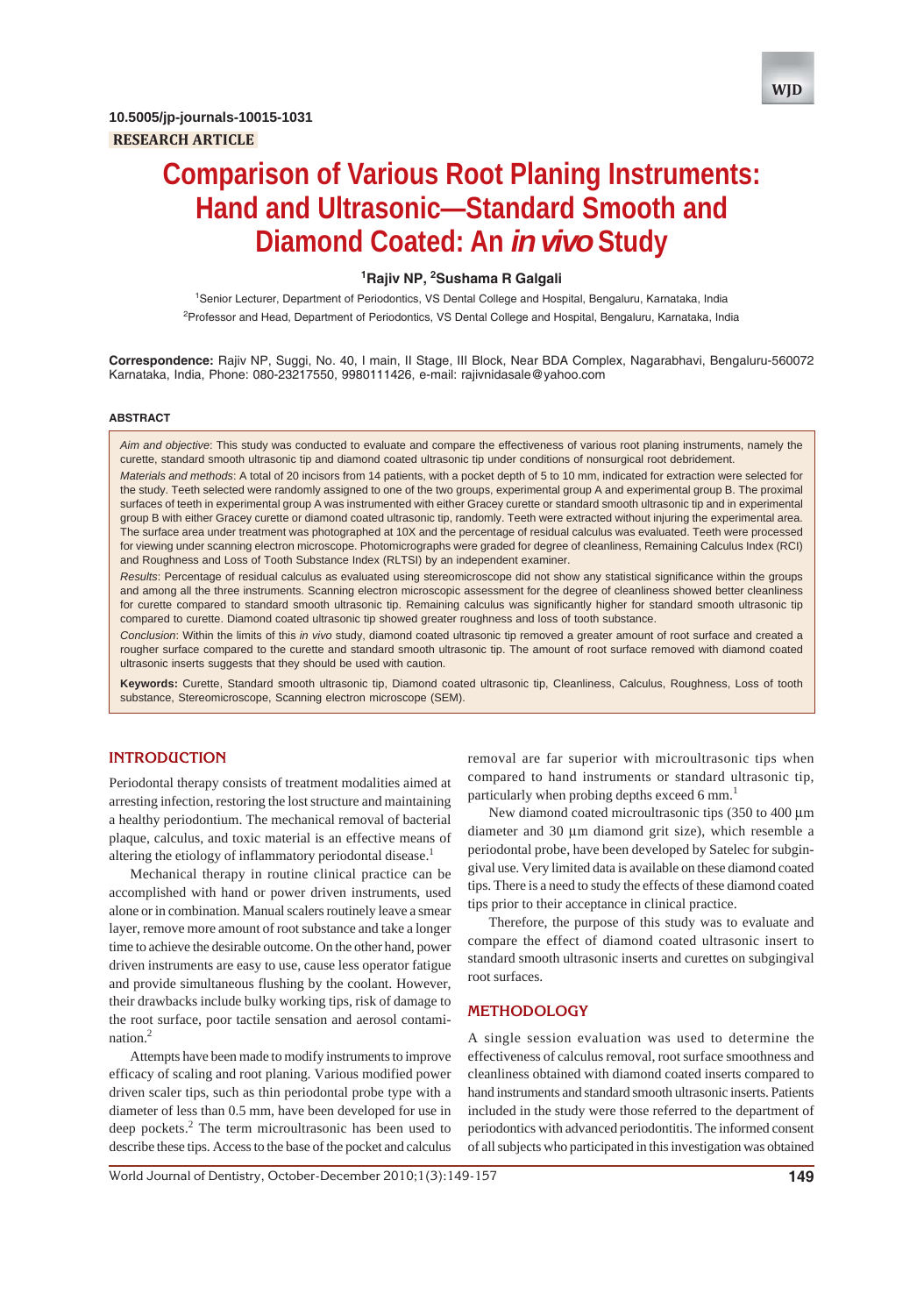after the possible discomforts, risks and procedures were fully explained.

A total of 20 incisors indicated for extraction, as a result of advanced periodontitis, were enrolled in the study. The study population consisted of eight male and six female patients aged 26 to 60 years with a mean age of 40 years.

# **Inclusion Criteria**

- Patients with pocket depth greater than or equal to 5 mm
- Mobility of grade 3
- Presence of calculus on the study teeth as detected by No. 17 explorer
- Patients who had not received any periodontal treatment in past 6 months.

#### **Exclusion Criteria**

- Teeth with caries or subgingival restorations
- Fractured tooth
- Root canal treated tooth
- Patients for whom ultrasonic instrumentations are contraindicated.

Probing depth was measured from the level of the gingival margin to the base of periodontal pocket using William's periodontal probe. A notch was placed on both the proximal surfaces of the tooth with a small bur to mark the free gingival margin. Teeth selected were randomly assigned to one of the two groups:

*Experimental Group A*: Gracey curette and standard smooth ultrasonic insert (P10 insert).

#### *Experimental Group B*: Gracey curette and diamond coated ultrasonic insert (H1 insert) (Fig. 1).

In each group, teeth selected were divided into two working sides (mesial and distal). The interproximal surfaces were chosen as experimental sites because two similar surfaces were needed for two modalities of instrumentation. Following infiltration anesthesia with 2% lignocaine and 1:1,00,000 adrenaline, each tooth was individually scaled and planed using hand or ultrasonic instruments in a random manner. The

instruments were used *in situ* in the mouth of patients in a manner consistent with standard scaling and planing procedures.

Attempts were made to maintain the sharpness of the curette by sharpening before each instrumentation. For ultrasonic scalers, power was set as per the manufacturer's recommendations. Within the confines of the bur mark and the pocket base, each tooth surface was treated with a single instrument until a smooth, hard root surface was obtained as determined with a No. 17 explorer. Following completion of the root therapy, the teeth were extracted as atraumatically as possible with the forceps, not contacting the sides under investigation. The extracted teeth were rinsed in running tap water to remove any blood and soft tissue tags.

# **ASSESSMENT OF RESIDUAL CALCULUS UNDER STEREOMICROSCOPE**

The instrumented area was identified on the root surface and demarcated using a lead pencil. The total area was delimited vertically by the line angles, coronally by the prepared groove and apically by the periodontium (Fig. 2). The surface area under treatment was photographed at 10X using stereomicroscope. The photographs were analyzed with ImageJ image analysis software.

The following areas were circumscribed with the mouse:

- Total instrumented area
- Area covered with calculus (Fig. 3).

The data obtained with the image analysis software was then used to calculate the percentage of residual calculus.

Percentage of  
residual calculus = 
$$
\frac{\text{Area covered with calculus} \times 100}{\text{Total instrumented area}}
$$

Tooth samples were fixed in a buffered formaldehyde solution for 24 hours to preserve the biofilm coating. The tooth samples were cut longitudinally to obtain the proximal instrumented surfaces using a diamond disk mounted on a slow speed handpiece with water coolant. The samples were then dehydrated in ascending strengths of ethanol to 100%, air dried for 24 hours and mounted onto brass metal stubs. This procedure





**Fig. 1:** P10 insert (left) and H1 insert (right) **Fig. 2:** Root surface prepared for stereomicroscopic evaluation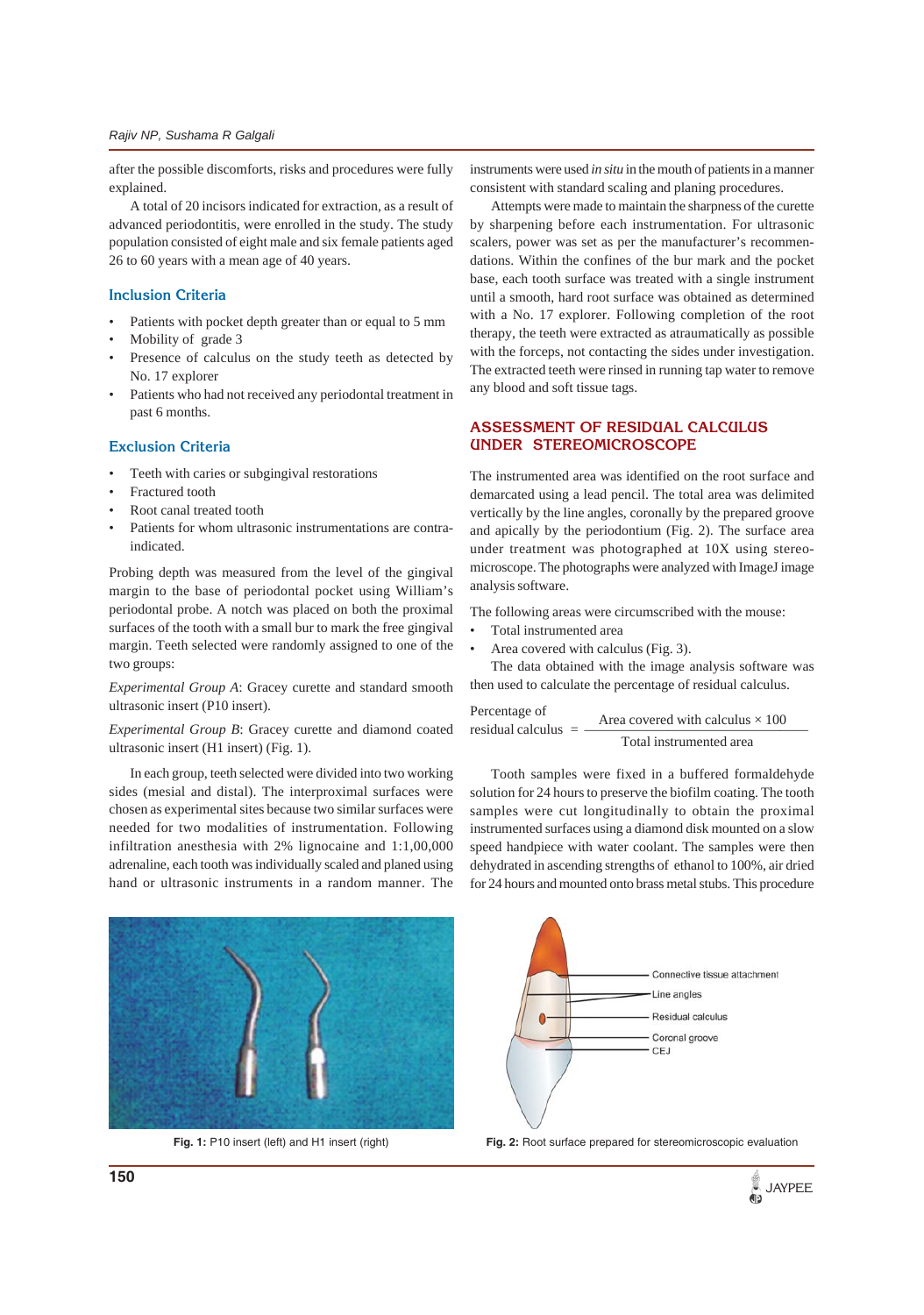



**Fig. 3:** Surface area measurement using image analysis software

was followed by gold-sputtering with a JEOL- JFC-1100E ion sputtering device. The samples were examined in a JEOL-JSM-840A SEM operating at 20 kV. The two halves of each tooth were examined under SEM at 200X magnification. Two views of each half were taken. The photomicrographs were graded on a scale ranging from 1 to 3 to evaluate the degree of cleanliness.<sup>3</sup>

*Grade 1:* Absence of visible debris and plaque with good exposure of dentinal tubules and no evidence of remaining smear layer.

*Grade 2:* No visible debris, no exposure of the dentinal tubules, and presence of a smear layer.

*Grade 3:* Presence of visible debris and plaque all over the scanned area, no visible tubuli and smear layer present on the entire surface.

Remaining calculus was estimated by the Remaining Calculus Index (RCI) (Lie and Meyer, 1977) in accordance with the following criteria:4

0—No calculus remaining on the root surface.

1—Small patches of extraneous material, probably consisting of calculus.

2—Definite patches of calculus confined to smaller areas.

3—Considerable amounts of remaining calculus appearing as one or a few voluminous patches or as several smaller patches scattered on the treated surface.

Roughness and loss of tooth substance were evaluated by the Roughness and Loss of Tooth Substance Index (RLTSI) (Lie and Leknes, 1985) according to the following criteria:<sup>5</sup>

-Smooth and even root surface without marks from the instrumentation and with no loss of tooth substance.

1—Slightly roughened or corrugated local areas confined to the cementum.

2—Definitely corrugated local areas where the cementum may be completely removed, although most of the cementum is still present.

3—Considerable loss of tooth substance with instrumentation marks into the dentin. The cementum is completely removed in large areas or it has a considerable number of lesions from the instrumentation.

An independent examiner evaluated the photomicrographs and the results were subjected to statistical analysis.

#### **Statistical Analysis**

The statistical analysis was done with a commercially available statistics computer program (SigmaStat software). For comparisons within groups, student's 't' test was applied. In case of failure of normality, Mann-Whitney rank sum test was applied. Comparison of the data between the three tested instruments, i.e. curette, standard smooth and diamond coated ultrasonic tips were analyzed using one-way ANOVA. In case of failure of normality condition, Kruskal-Wallis one-way ANOVA on ranks was used. In case of significance, when analyzed using Kruskal-Wallis one-way ANOVA, Dunn's test was used for pair-wise comparison. Significance level of  $p \leq$ 0.05 was assumed for all analysis.

#### **Results**

The treated root surfaces were evaluated using a stereomicroscope for residual calculus. Scanning electron microscope was used to grade the degree of cleanliness, and assess remaining calculus and roughness and loss of tooth substance.

### **STEREOMICROSCOPIC ASSESSMENT**

In experimental group A, the mean percentage of residual calculus for curettes was  $0.057 \pm 0.125$  while that for standard

| Table 1: Mean scores for percentage of residual calculus within experimental group A and experimental group B |                                              |                |                      |          |        |           |         |  |
|---------------------------------------------------------------------------------------------------------------|----------------------------------------------|----------------|----------------------|----------|--------|-----------|---------|--|
|                                                                                                               | <i><b>Instrument</b></i>                     | Mean           | <b>Std deviation</b> | N        | t/U    | Sig       | p-value |  |
| Experimental group A                                                                                          | Curette<br>Standard smooth<br>ultrasonic tip | 0.057<br>0.757 | 0.125<br>1.230       | 10<br>10 | 63,000 | <b>NS</b> | 0.244   |  |
| Experimental group B                                                                                          | Curette<br>Diamond coated<br>ultrasonic tip  | 0.729<br>0.320 | 1.284<br>1.012       | 10<br>10 | 36,000 | <b>NS</b> | 0.180   |  |

NS: Not Significant

World Journal of Dentistry, October-December 2010;1(3):149-157 **151**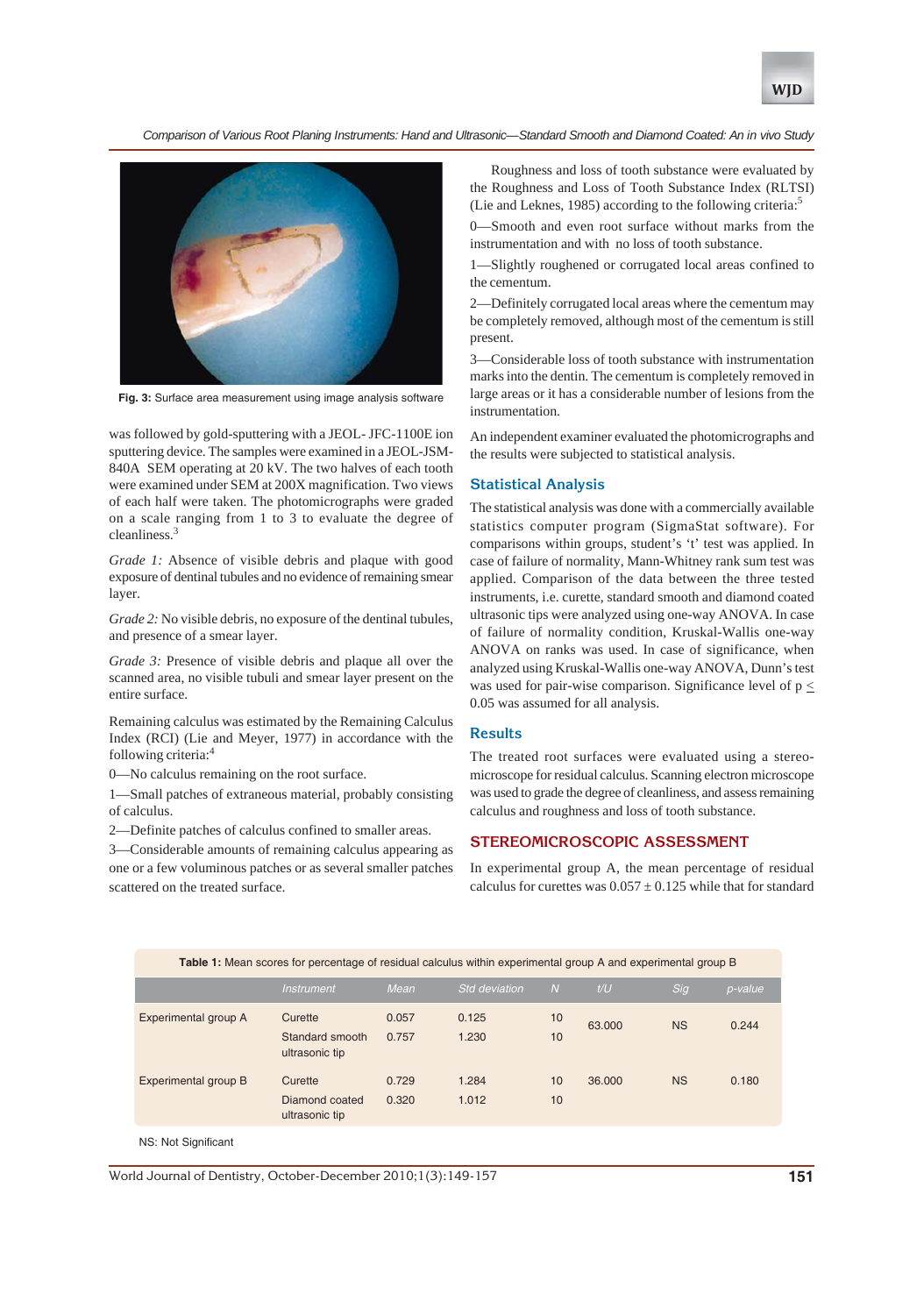*Rajiv NP, Sushama R Galgali*



**Graph 1:** Mean scores for percentage of residual calculus within experimental group A and experimental group B

smooth ultrasonic tip was  $0.757 \pm 1.230$ . The mean percentage of residual calculus in experimental group B for curettes was  $0.729 \pm 1.284$  while that for diamond coated ultrasonic tip was  $0.320 \pm 1.012$  (Table 1 and Graph 1). There was no statistically significant difference with regards to the percentage of residual calculus within the groups as well as across the groups for the three root planing instruments used in the study (Table 2 and Graph 2).

# **SCANNING ELECTRON MICROSCOPIC EXAMINATION**

A total of 80 photomicrographs taken at 200X magnification for two views of each surface were examined for cleanliness,

remaining calculus and roughness and loss of tooth substance. Mean of the ratings for each observation of each index was calculated and the mean values were compared within the group as well as across the groups for the three instruments used in the study.

#### **Degree of Cleanliness**

With regard to degree of cleanliness, curette and diamond coated ultrasonic tips scored better as compared to the standard smooth ultrasonic tip. A few photomicrographs showed the presence of smear layer covering the area of instrumentation. In areas where smearing was absent, treated surfaces appeared smooth (Fig. 4). Surface cracking occurred to varying degrees in all the specimens due to the dehydration process.

The degree of cleanliness achieved with Gracey curette was better than standard smooth ultrasonic tip in group A whereas no difference was noticed in group B (Table 3 and Graph 3). Gracey curette showed better result than standard smooth ultrasonic tip when all the three instruments were compared (Table 4 and Graph 4).

#### **Remaining Calculus Index**

Scanning electron microscopic observations revealed that the areas treated with curette and diamond coated ultrasonic tip managed to remove all the calculus deposits quite effectively. Only a thin layer of calculus was sometimes seen and the surface of the calculus varied from granular to burnished. Standard smooth ultrasonic tip left a thin layer of calculus in few areas while large deposits were seen in some photomicrographs (Fig. 5).

| <b>Table 2:</b> Mean scores for percentage of residual calculus for the three root planing instruments |       |                      |              |       |            |                |  |  |
|--------------------------------------------------------------------------------------------------------|-------|----------------------|--------------|-------|------------|----------------|--|--|
| <i>Instrument</i>                                                                                      | Mean  | <b>Std deviation</b> | <sup>N</sup> | $H^*$ | <b>Sig</b> | <i>p-value</i> |  |  |
| Curette                                                                                                | 0.393 | 0.953                | 20           |       |            |                |  |  |
| Standard smooth ultrasonic tip                                                                         | 0.757 | 1.230                | 10           | 2.146 | <b>NS</b>  | 0.342          |  |  |
| Diamond coated ultrasonic tip                                                                          | 0.320 | 1.012                | 10           |       |            |                |  |  |

NS: Not Significant







**Graph 3:** Mean scores for degree of cleanliness within experimental group A and experimental group B

JAYPEE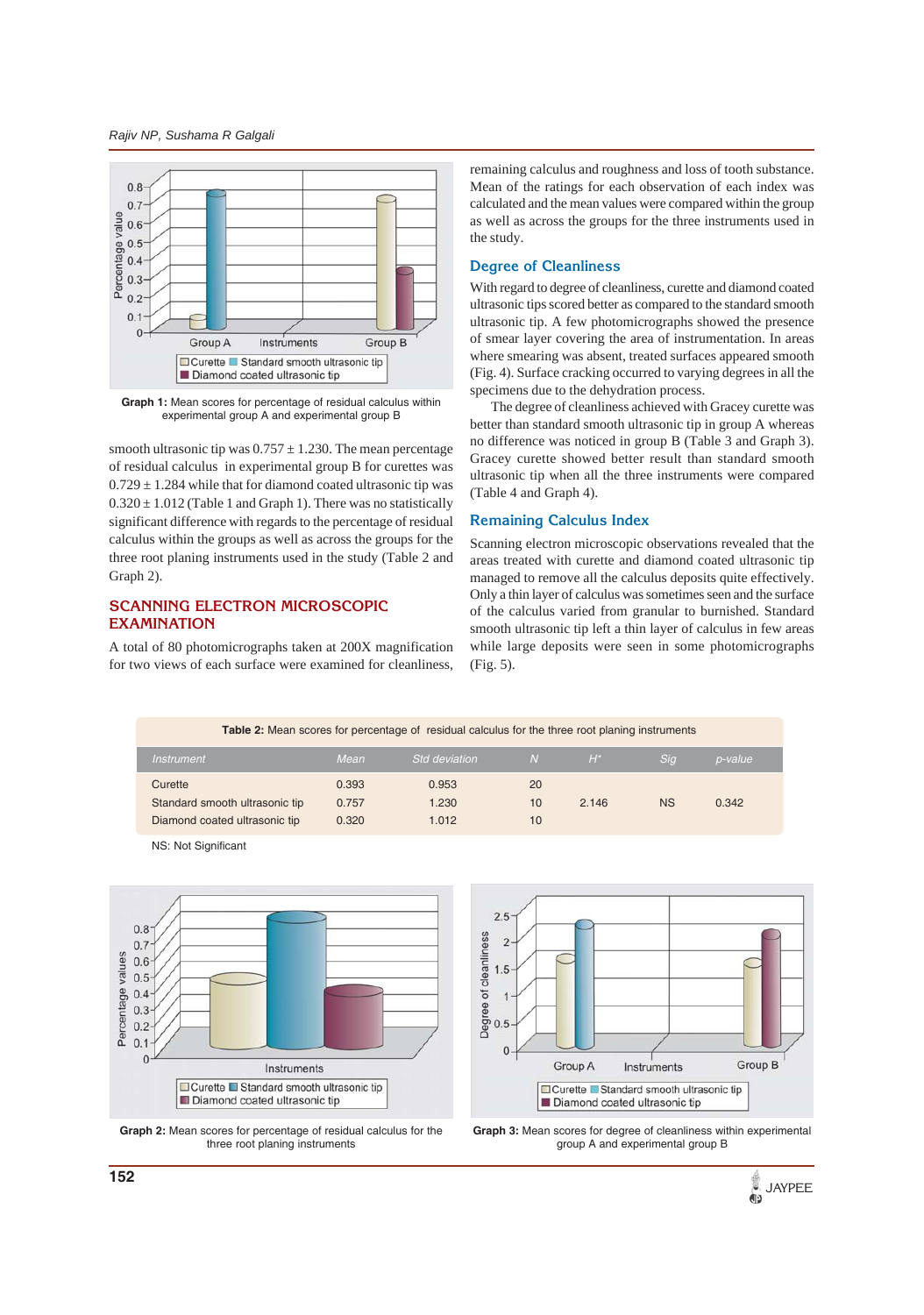

| Table 3: Mean scores for degree of cleanliness within experimental group A and experimental group B |                                              |                |                      |          |                |           |         |  |
|-----------------------------------------------------------------------------------------------------|----------------------------------------------|----------------|----------------------|----------|----------------|-----------|---------|--|
|                                                                                                     | <b>Instrument</b>                            | Mean           | <b>Std deviation</b> | IN.      | $t/\mathsf{U}$ | Sig       | p-value |  |
| Experimental group A                                                                                | Curette<br>Standard smooth<br>ultrasonic tip | 1.600<br>2.250 | 0.459<br>0.677       | 10<br>10 | $-2.512$       | S         | 0.022   |  |
| Experimental group B                                                                                | Curette<br>Diamond coated<br>ultrasonic tip  | 1.500<br>2.050 | 0.527<br>0.762       | 10<br>10 | 71.500         | <b>NS</b> | 0.101   |  |

NS: Not Significant; S: Significant

| <b>Table 4:</b> Mean scores for degree of cleanliness for the three root planing instruments |       |                      |    |       |     |         |  |  |
|----------------------------------------------------------------------------------------------|-------|----------------------|----|-------|-----|---------|--|--|
| <b>Instrument</b>                                                                            | Mean  | <b>Std deviation</b> | N. | $H^*$ | Sig | p-value |  |  |
| Curette                                                                                      | 1.550 | 0.484                | 20 |       |     |         |  |  |
| Standard smooth ultrasonic tip                                                               | 2.250 | 0.677                | 10 | 7.845 | S   | 0.020   |  |  |
| Diamond coated ultrasonic tip                                                                | 2.050 | 0.762                | 10 |       |     |         |  |  |

S: Significant



**Fig. 4:** Photomicrograph exhibiting score of grade 1 with the degree of cleanliness. Surface showing absence of visible debris and plaque



**Fig. 5:** Exhibiting score 3 with the remaining calculus index. Photomicrograph shows areas with considerable amount of remaining calculus

In experimental group A, curette  $(0.800 \pm 0.258)$  was more efficient in removal of calculus than standard smooth ultrasonic tip (1.700  $\pm$  0.753). The scores for remaining calculus did not show any significant difference in experimental group B

 $2.5$ Degree of cleanliness<br> $\frac{1}{10}$  a  $\frac{1}{10}$  b  $\frac{1}{10}$  $\overline{0}$ Instruments  $\Box$  Curette  $\Box$  Standard smooth ultrasonic tip Diamond coated ultrasonic tip





**Graph 5:** Mean scores for Remaining Calculus Index within experimental group A and experimental group B

(Table 5 and Graph 5). Comparison of the three instruments revealed a significant difference between Gracey curette (0.700  $\pm$  0.340) and standard smooth ultrasonic tip (1.700  $\pm$  0.753) (Table 6 and Graph 6).

World Journal of Dentistry, October-December 2010;1(3):149-157 **153**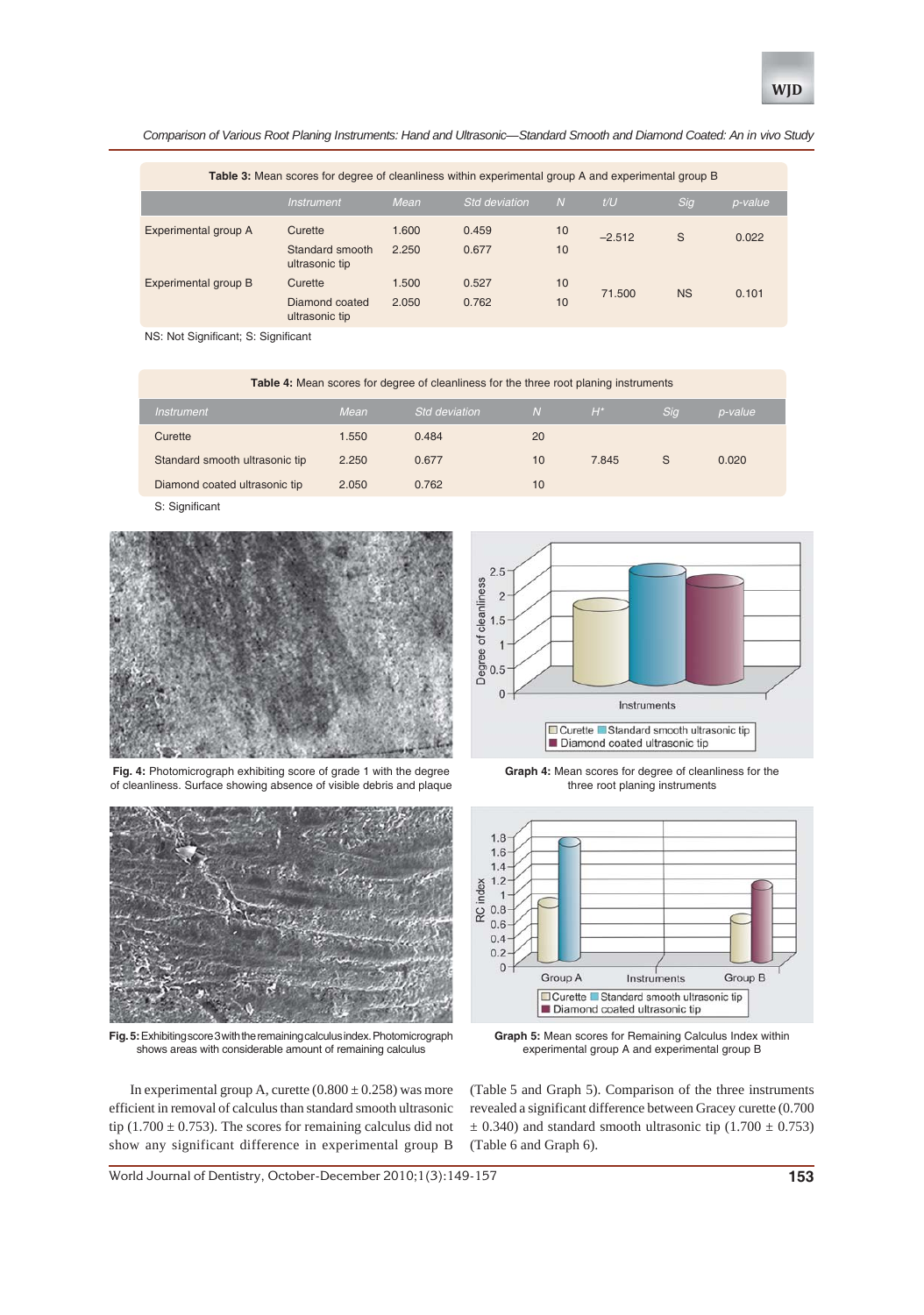#### *Rajiv NP, Sushama R Galgali*

| Table 5: Mean scores for Remaining Calculus Index within experimental group A and experimental group B |                                              |                |                      |                |        |           |         |  |
|--------------------------------------------------------------------------------------------------------|----------------------------------------------|----------------|----------------------|----------------|--------|-----------|---------|--|
|                                                                                                        | <b>Instrument</b>                            | Mean           | <b>Std deviation</b> | $\overline{N}$ | t/U    | Sig       | p-value |  |
| Experimental<br>group A                                                                                | Curette<br>Standard smooth<br>ultrasonic tip | 0.800<br>1.700 | 0.258<br>0.753       | 10<br>10       | 91.000 | S         | 0.001   |  |
| Experimental<br>group B                                                                                | Curette<br>Diamond coated<br>ultrasonic tip  | 0.600<br>1.100 | 0.394<br>1.049       | 10<br>10       | 61,500 | <b>NS</b> | 0.373   |  |

NS: Not Significant; S: Significant

| Table 6: Mean scores for Remaining Calculus Index for the three root planing instruments |       |                      |     |        |            |                |  |  |
|------------------------------------------------------------------------------------------|-------|----------------------|-----|--------|------------|----------------|--|--|
| Instrument                                                                               | Mean  | <b>Std deviation</b> | IN. | 'H*i   | <b>Sig</b> | <i>p-value</i> |  |  |
| Curette                                                                                  | 0.700 | 0.340                | 20  |        |            |                |  |  |
| Standard smooth ultrasonic tip                                                           | 1.700 | 0.753                | 10  | 12.759 | S          | 0.002          |  |  |
| Diamond coated ultrasonic tip                                                            | 1.100 | 1.049                | 10  |        |            |                |  |  |

S: Significant



**Graph 6:** Mean scores for Remaining Calculus Index for the three root planing instruments

## **Roughness and Loss of Tooth Substance**

With regard to the Roughness and Loss of Tooth Substance Index, hand curettes regularly produced the most even surfaces. Linear instrumentation marks could be seen in only a few photomicrographs of surfaces treated with curette whereas photomicrographs of surfaces treated with diamond coated ultrasonic tip showed distinct instrumentation marks in the majority of photomicrographs (Fig. 6). Surface areas treated with standard smooth ultrasonic tip showed patches of roughness spread over the entire area. Scratches resulting from instrumentation were visible with ultrasonic and more so with diamond coated instrument.

**Fig. 6:** Exhibiting score 3 with the roughness and loss of tooth substance index. Photomicrograph shows instrumentation marks on the root surface

In experimental group A, comparison between the mean scores of curette and standard smooth ultrasonic tips revealed no statistically significant difference ( $p = 0.427$ ). In experimental group B, comparison of the means of curette and diamond coated ultrasonic tips revealed a statistically significant difference  $(p = 0.011)$  (Table 7 and Graph 7).

When all the three instruments were compared with each other, a statistically significant difference was observed between the curette and diamond coated, and standard smooth and diamond coated ultrasonic tips  $(p < 0.001)$  (Table 8 and Graph 8).

#### *For Tables 2, 4 and 6:*

<sup>\*</sup>Kruskal-Wallis H test is analogous to the parametric F test of one-way analysis of variance and uses the same logic. The computation of H is much easier than that of F. H is a simple function of just the sum of squares between groups (SSB), except that SSB is computed on the ranks instead of the scores. H is equivalent to F of parametric F of one-way analysis of variance.

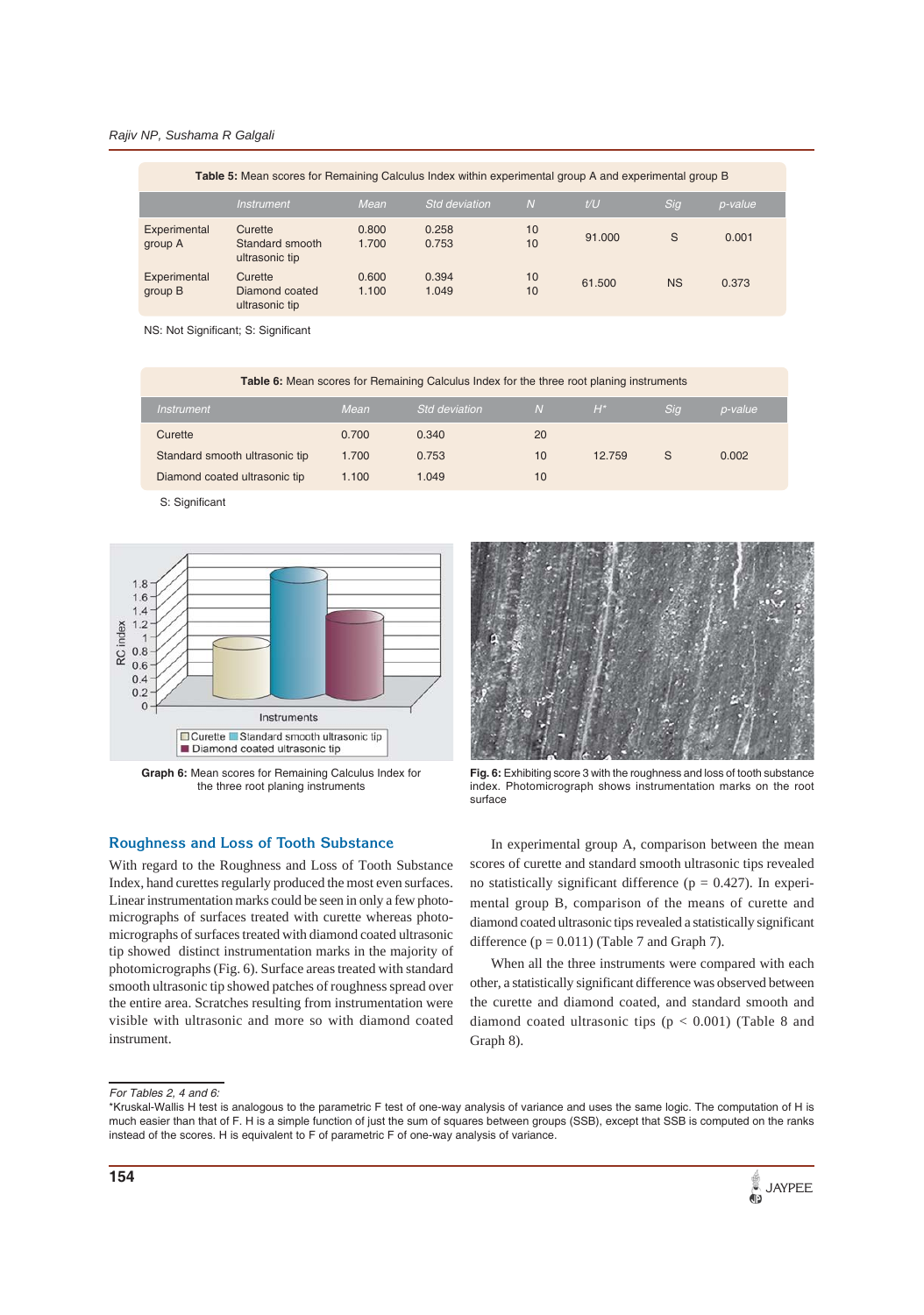**Table 7:** Mean scores for Roughness and Loss of Tooth Substance Index within experimental group A and experimental group B

|                         | <i><b>Instrument</b></i>                     | Mean           | <b>Std deviation</b> | $\overline{N}$ | t/U      | Sig       | p-value |
|-------------------------|----------------------------------------------|----------------|----------------------|----------------|----------|-----------|---------|
| Experimental<br>group A | Curette<br>Standard smooth<br>ultrasonic tip | 1.000<br>1.150 | 0.333<br>0.337       | 10<br>10       | 59,000   | <b>NS</b> | 0.427   |
| Experimental<br>group B | Curette<br>Diamond coated<br>ultrasonic tip  | 1.600<br>2.450 | 0.775<br>0.550       | 10<br>10       | $-2.829$ | S         | 0.011   |

NS: Not Significant; S: Significant

**Table 8:** Mean scores for Roughness and Loss of Tooth Substance Index for the three root planing instruments

| <i>Instrument</i>              | Mean  | <b>Std deviation</b> | <sub>N</sub> | $H^*$  | Sig | p-value |
|--------------------------------|-------|----------------------|--------------|--------|-----|---------|
| Curette                        | 1.300 | 0.657                | 20           |        |     |         |
| Standard smooth ultrasonic tip | 1.150 | 0.337                | 10           | 17.436 | S   | < 0.001 |
| Diamond coated ultrasonic tip  | 2.450 | 0.550                | 10           |        |     |         |

S: Significant



**Graph 7:** Mean scores for Roughness and Loss of Tooth Substance Index within experimental group A and experimental group B



**Graph 8:** Mean scores for Roughness and Loss of Tooth Substance Index for the three root planing instruments

# **DISCUSSION**

Plaque has been shown to be the primary etiologic factor for periodontal disease. Calculus, a secondary etiologic factor, facilitates plaque formation and retention by virtue of its tenacious attachment to the root surface.<sup>6</sup> Thus, complete removal of plaque and calculus from the root surface is an essential component of nonsurgical, surgical and supportive periodontal therapy.3

Hand instruments, in particular the curettes, remain the gold standard for instrumentation of subgingival root surfaces.<sup>2</sup> The use of curettes requires a certain level of skill, time and endurance. The power driven inserts used in routine clinical practice are standard smooth inserts with universal design. However, the bulky design of standard smooth ultrasonic insert may impede complete removal of plaque and calculus when the mean pocket depth exceeds 5 mm. Microultrasonic tips

have been developed to overcome these drawbacks and to improve nonsurgical root debridement.

Efficacy of root planing procedures can be studied in two different ways. Tissue healing around the treated teeth can be evaluated or teeth may be extracted immediately after treatment in order to observe the cleanliness and surface characteristics of root planed surfaces,<sup>7</sup> and hence the latter method was chosen in our study. Several investigators have utilized stereomicroscope to evaluate residual calculus after extraction of root planed teeth. However, precise study of root surface can be performed only by means of scanning electron microscope.<sup>8</sup> Hence, stereomicroscope and scanning electron microscope were used to assess the root surface.

The results of the stereomicroscopic assessment showed no difference in the extent of area of instrumentation and the percentage of residual calculus as analyzed by using ImageJ image analysis software. Clinically adequate root debridement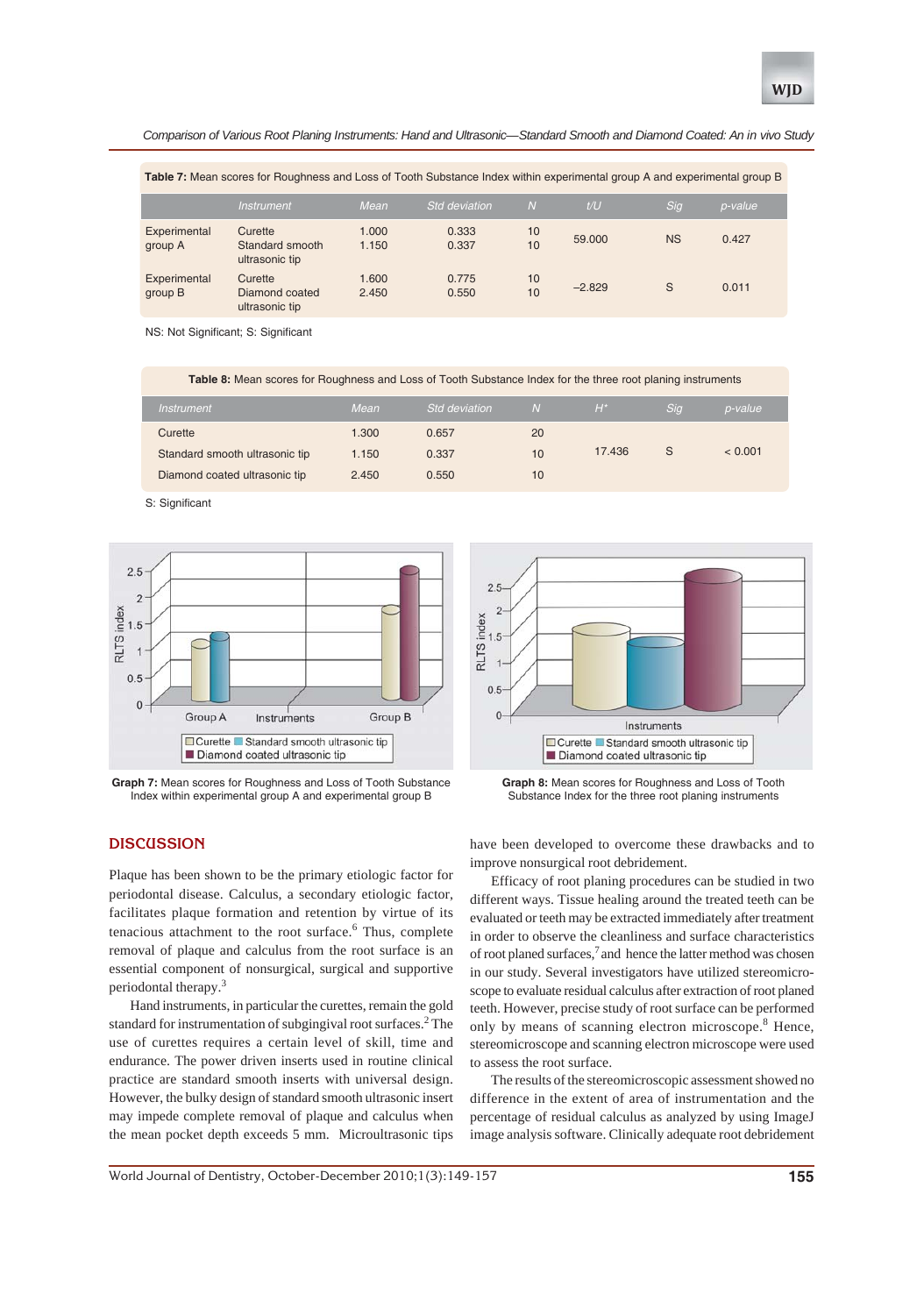as defined by the absence of visible calculus was achieved with all the instruments. No instrument was statistically superior in removing calculus from root surfaces. The relatively low percentage of residual calculus is in agreement with the previous study.<sup>6</sup> The results of our study are superior to that achieved by other investigators probably because these investigators utilized a point counting grid which overestimated the amount of remaining calculus even when minimal amount was present. $9-12$ The present study, on the other hand has used digital measurements which are more accurate.<sup>6</sup>

Another factor that needs to be considered while interpreting the results of stereomicroscopic examination was that the operator was aware of the purpose of the study and some degree of bias could have entered the experiment.

Scanning electron microscope represents a qualitative method of assessing the root surface.13 Evaluation of the degree of cleanliness, amounts of remaining calculus and roughness and loss of tooth substance was based on the visual inspection of standardized photomicrographs and scored according to defined criteria by an independent examiner who was unaware of the experiment design. Although this method has shown to give the same result as the microroughness measurement,  $^{14}$  it is liable to errors owing to the subjective judgement of the examiner.

A number of studies have evaluated the influence of presence or absence of smear layer on treated root surfaces. This amorphous irregular surface layer is composed of tooth substance debris, dentinal fluid, grinding dust and water. It has a negative effect on soft tissue attachment and impedes binding of fibroblasts to cementum and dentine.15 The presence of smear layer was more in surfaces treated with standard smooth ultrasonic tip and the results did not agree with previous studies.<sup>3,14</sup>

All studies done to investigate the effect of root instrumentation are the attempts to assess biological compatibility. Biological compatibility implies that bacterial products have been reduced below critical threshold thereby facilitating repair and reattachment within the periodontium. Complete removal of calculus coincides with levels associated with clinically healthy teeth (endotoxin level being 0.03 to 0.306 EU/ml).<sup>16</sup>

SEM assessment for the remaining calculus showed that curette  $(0.800 \pm 0.258)$  was more efficient in removal of calculus than standard smooth ultrasonic tip  $(1.700 \pm 0.753)$ . This finding agrees with previous study<sup>4</sup> whereas it is not in agreement with other investigations.<sup>9,10,17,18</sup> Diamond coated ultrasonic tip was comparable to curettes in calculus removal.

Good tactility and convenient design may be the factor responsible for the favorable results achieved with curette. Cutting properties of the diamond coated tip may be responsible for the better results of calculus removal when compared to standard smooth ultrasonic tip. The lack of penetrability into the periodontal pocket of bulkier P10 insert may be the other reason for the decreased efficiency of the standard smooth ultrasonic tip.

Damage to the root surface is a major concern to the dental clinician. If the operator gouges the root surface, a new environment may be created for retention of subgingival plaque. Instruments used to mechanically prepare root surfaces should not excessively damage, gouge, trough or remove injudicious amounts of tooth structure.<sup>8</sup>

The most reliable method for studying surface roughness is the use of profilometer for microroughness measurement whereby objective evaluation can be performed. Loss of tooth substance can be evaluated quantitatively using histologic serial sections, measuring the size of instrument marks, calculating the weight of root substance removed and root diameter measurements before and after instrumentation, using micrometer caliper. However, scanning electron microscopy gives valuable information regarding root surface morphology following treatment.<sup>13</sup> The root surfaces instrumented with diamond coated ultrasonic tip resulted in more roughness compared to Gracey curette and standard smooth ultrasonic tip. The results agree with the previous *in vitro*<sup>13,18</sup> and *in vivo*<sup>17</sup> studies.

Influence of surface roughness after instrumentation on postoperative healing has been extensively studied. Surface roughness by itself seems not to be of any biologic significance. Ruben et al stated that a roughened yet debrided surface is needed for new attachment. Stahl highlights the need for the presence of a mineralized microroughness cementum layer for initiating cementogenesis in the healing process and rough residual surface could obviously constitute a potential danger of colonization by periodontal pathogens.13

Loss of substance under clinical conditions not only depends on the mode of action and shape of the instrument used but also on design and application force exerted by individual operators. With respect to curettes, tilting angle and degree of sharpness are important.19 The displacement amplitude of the tip of a piezoelectric device is higher than magnetostrictive ultrasonic device, and hence greater root damage with piezoelectric device is not unrealistic.20 Defect depth and width are significantly greater for universal tip compared to microultrasonic insert.<sup>21</sup> However, greater root substance removed with diamond coated microultrasonic insert in the present study may be attributed to the cutting property of diamond points. This is more harmful, since dental debridement and calculus removal are routine procedures that need to be repeated many times in the life span of the tooth.

#### **CONCLUSION**

Though all the three instruments were effective in removing calculus and achieving a clean root surface, Gracey curette left a cleaner surface compared to standard smooth ultrasonic tip. Diamond coated ultrasonic tip was equal to Gracey curette in removal of calculus from the root surface. Root roughness and loss of tooth substance with diamond coated ultrasonic tip was significantly greater compared to the other two instruments.